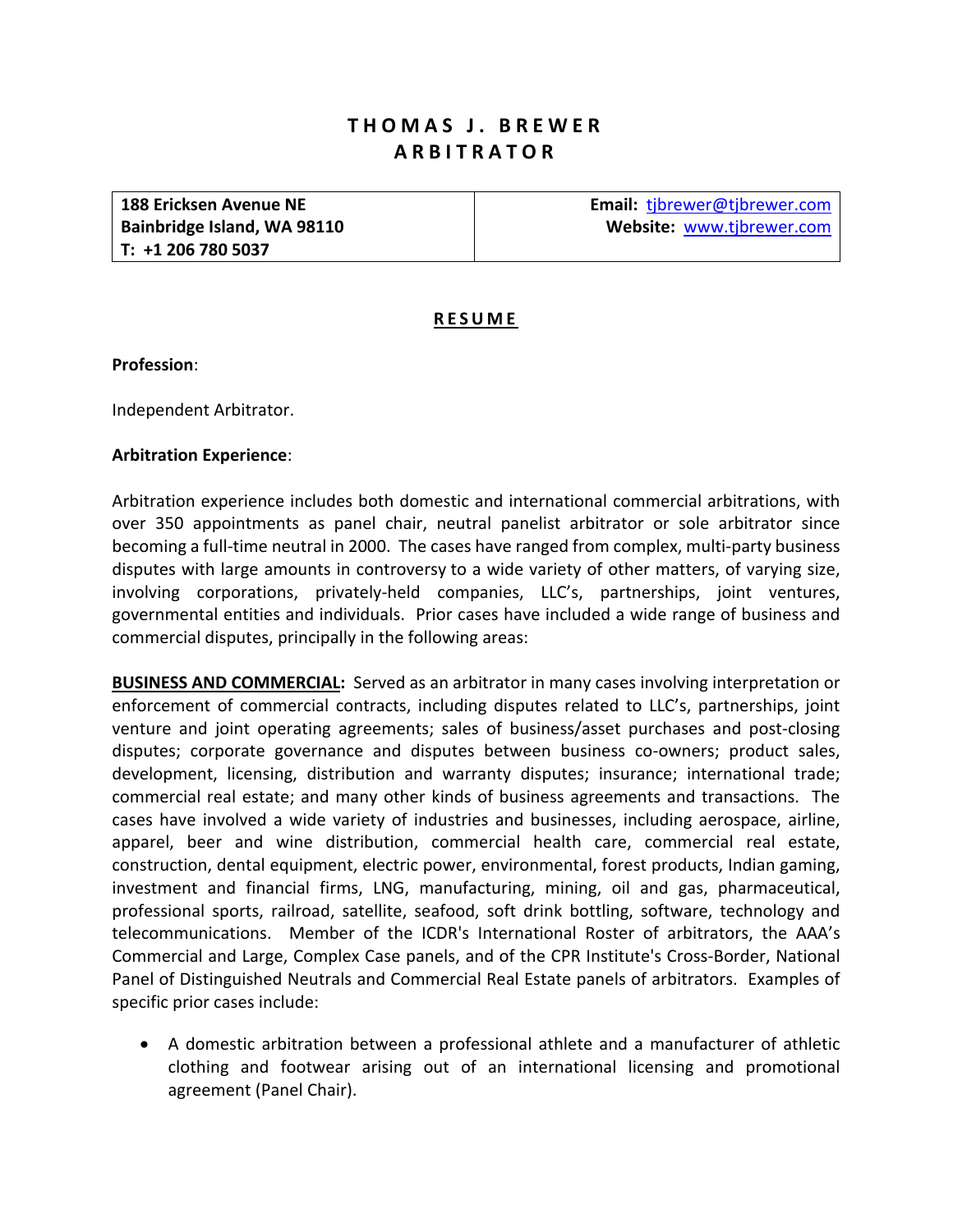- A multi-party domestic arbitration involving claims of wrongful termination of an exclusive distribution agreement in the soft drink bottling industry (Panel Chair).
- An international (ICC) arbitration over covid-related disputes arising under a professional sports‐related sponsorship and license agreement (Neutral Panelist).
- A nine-figure dispute involving interpretation of a settlement agreement. (Panel Chair).
- A commercial contract dispute between an independent sales representative and a medical equipment manufacturer alleging breaches of an Exclusive Representative Agreement relating to sales of ventilators during the covid-19 pandemic (Sole Arbitrator).
- An energy arbitration over interpretation of the price term in a long-term gas purchase contract (Panel Chair).
- A dispute between a Class I railroad and eleven short lines over interpretation of the rate provisions in their freight operating agreements (Neutral Panelist).
- An international arbitration between British, Israeli and U.S. investors in a commercial real estate project in Nevada related to alleged breaches of the parties' development agreements, fiduciary duties and capital call obligations (Neutral Panelist).
- An international arbitration between U.S. and Korean parties alleging breaches of longterm international supply contracts for zinc concentrates (Panel Chair).
- A dispute between a regional hospital and a health care insurer involving claims of alleged violations of a facility participation agreement and related statutory violations arising out of the insurer's alleged failure to make timely payments for health care services provided to benefit plan members (Neutral Panelist).
- A dispute between a private investment firm and several of the firm's portfolio managers over interpretation of contractual provisions governing holdback accounts (Neutral Panelist).
- An international arbitration between U.S. and French parties following a fire at a Texas fuel storage facility concerning interpretation of a force majeure clause (Neutral Panelist).
- A construction arbitration related to the structural steel subcontract for construction of a sports stadium at a U.S. university (Neutral Panelist).
- A commercial real estate arbitration involving decennial rent re-set appraisal and valuation issues related to the biotech campus buildings at a U.S. medical school (Neutral Panelist).
- A dispute between a provider of pharmacy benefit management services and a Medicare Part D plan sponsor involving claims of alleged breaches of a provider agreement (Panel Chair).
- Additional examples available at www.tjbrewer.com.

**ENERGY, OIL & GAS, ELECTRIC POWER:** Oil and gas arbitrations have included participation agreement, area of mutual interest, marketing and trading, pipeline, refinery, natural gas gathering, treating, processing, transport and sales, contract interpretation, royalty, production curtailment, joint venture, petrochemical, sale of business and valuation disputes. Electricity arbitrations have included numerous power purchase agreements, tolling, transmission, joint operating, co‐generation, PURPA, ISO/RTO, contract interpretation, wind, solar and photovoltaic projects, biomass, steam supply, project development and other types of disputes and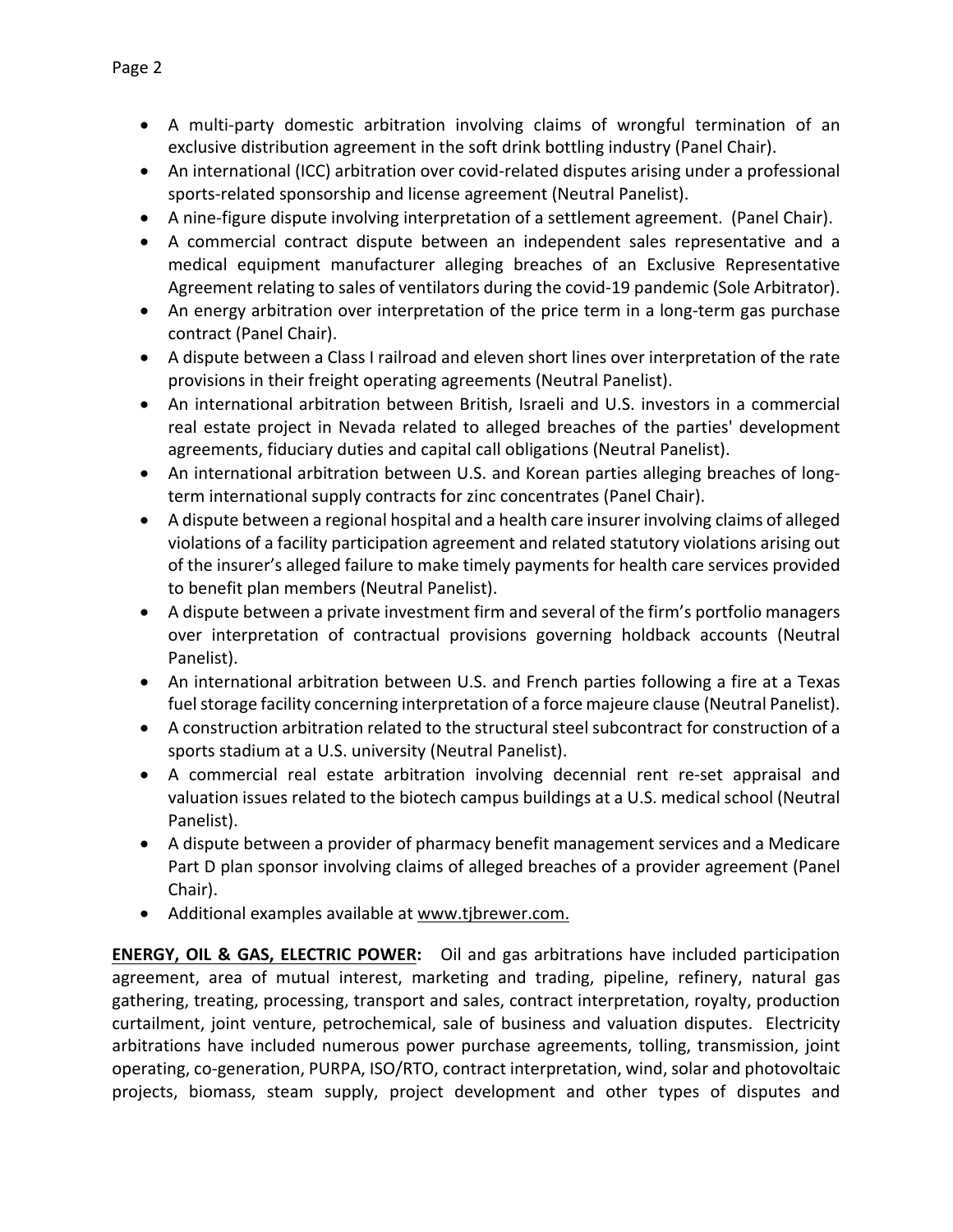agreements. Member of the ICDR's International Energy Arbitrators List, the AAA's National Energy panel, and of the CPR Institute's Energy, Oil & Gas panel of arbitrators. Examples or prior cases include:

- An international arbitration between co‐owners of a 100,000 barrel/day Texas oil and gas refinery and related trading entity arising out of a corporate governance dispute, resulting exercise of one owner's "put" rights and valuation of the refinery (Panel Chair).
- A domestic energy arbitration involving claims for royalty income damages arising out of production curtailments and pipeline replacements in a large U.S. oil field (Panel Chair).
- An international construction arbitration relating to a large wind farm project in Mexico (Neutral Panelist).
- An international (UNCITRAL rules) arbitration involving a dispute over interpretation and application of a *force majeure* clause in a long-term LNG take-or-pay supply contract (Neutral Panelist).
- An arbitration between parties to an electric power tolling agreement involving claims for recovery of winter reliability penalties imposed by the New England ISO and counterclaims alleging miscalculation of availability charges (Panel Chair).
- An energy arbitration between an RTO and a transmission customer over alleged breaches of a service agreement (Panel Chair).
- A domestic energy arbitration between parties to an oil and gas participation agreement over interpretation and implementation of an "area of mutual interest" provision (Neutral Panelist).
- An energy arbitration involving alleged breaches of an agreement providing for development and financing of solar electric power projects for a California city (Neutral Panelist).
- A dispute between a natural gas, geothermal and electric power generator and an electric cooperative over alleged breaches of a long-term power purchase agreement (Panel Chair).
- A wind energy dispute between the owner of a 5,000+ acre wind power generation project and a large public utility over alleged curtailment losses arising under a long‐term power purchase agreement (Panel Chair).
- A dispute between a California city and the owner of a gas-fired power plant involving disputes arising under a power purchase tolling agreement, and under a related interconnection and transmission services agreement (Sole Arbitrator).
- A domestic energy arbitration between a coal-fired electric power generating plant and a utility over interpretation of the pricing provisions in a long-term (30 year) power purchase agreement (Panel Chair).
- Additional examples available at www.tjbrewer.com.

**TECHNOLOGY/INTELLECTUAL PROPERTY:**  IP and technology arbitrations have included patent, royalty, product development and licensing disputes related to semiconductor, pharmaceutical, medical product, vaccine, telecom and other technologies, trade secret misappropriation and Lanham Act disputes, copyright, software and business acquisition‐related IP disputes. Member of the AAA's Intellectual Property and of the CPR Institute's Health Care and Life Sciences panels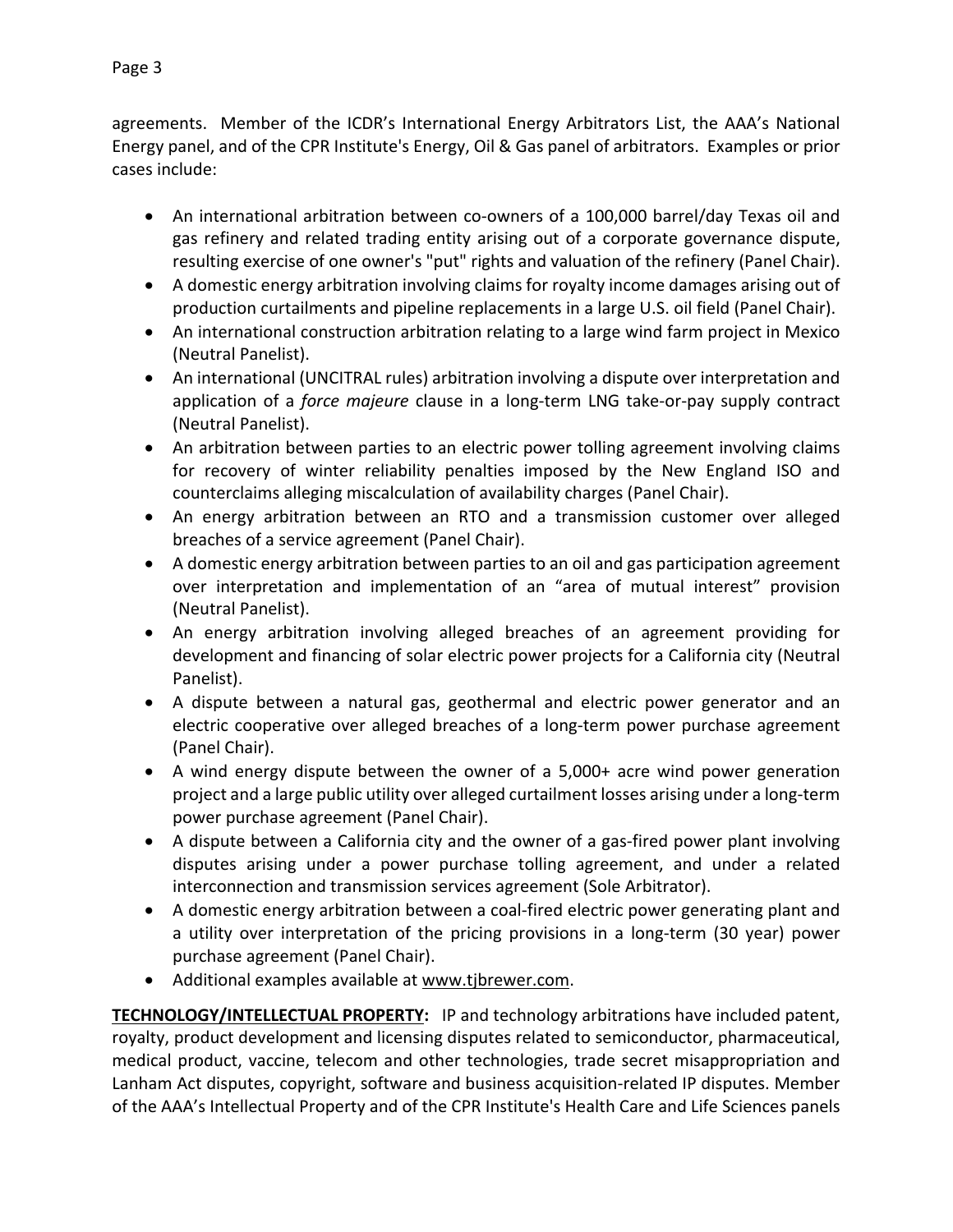of arbitrators. Member of the Silicon Valley Arbitration & Mediation Center's Tech List of leading arbitrators and mediators in the technology sector (2021 and prior years). Examples include:

- A domestic patent licensing and product development dispute relating to development of a vaccine (Panel Chair).
- An international arbitration between Japanese and US parties involving disputes over interpretation of a long-term sales contract for technology products used in the aviation industry (Panel Chair).
- A trade secret arbitration involving alleged misappropriation of a hedge fund's financial modelling technologies by two former employees who started a competing fund (Neutral Panelist).
- An international arbitration between a European manufacturer of dental handpieces, turbines, sterilizers and other dental instruments and US and Australian parties over alleged wrongful termination of an exclusive distribution agreement and misappropriation of trade secrets (Neutral Panelist).
- An international biotech arbitration between US and Swiss parties related to alleged breaches of a licensing agreement covering certain genotypes sold for use in a test kit for human papillomavirus (Neutral Panelist).
- An international arbitration between U.S. and Dutch parties of a trade secret, breach of contract and RICO dispute between competing manufacturers of an environmental remediation product (Neutral Panelist).
- An international pharmaceutical licensing dispute between U.S. and Canadian parties (Panel Chair).
- A patent arbitration relating to "winglets" used on certain commercial airliners (Neutral Panelist).
- An antitrust dispute between a large U.S. national retailer and a Japanese manufacturer of flat screen technology products relating to damages allegedly caused by a horizontal price‐fixing conspiracy (Sole Arbitrator).
- An international arbitration involving a pharmaceutical licensing dispute between U.S. and Indian parties (Panel Chair).
- An international arbitration between a U.S. seller and a Japanese buyer over alleged breaches of an asset purchase agreement for a nanocrystal technology business (Sole Arbitrator).
- A patent licensing dispute related to distribution in Brazil of certain agricultural seed products containing patented insect‐resistant transgenically modified traits (Panel Chair).
- An international arbitration related to patent licensing and product development agreements for technologies used in e‐readers (Panel Chair).
- Additional examples available at www.tjbrewer.com.

**LLC, M&A and JOINT VENTURES:** Substantial experience in arbitrations involving disputes between investors and business co-owners, including LLC members, M&A, joint operating and joint venture agreements, asset purchase, representations and warranties, post‐closing purchase price and escrow adjustments, earnout provisions, tax-related acquisition disputes and non-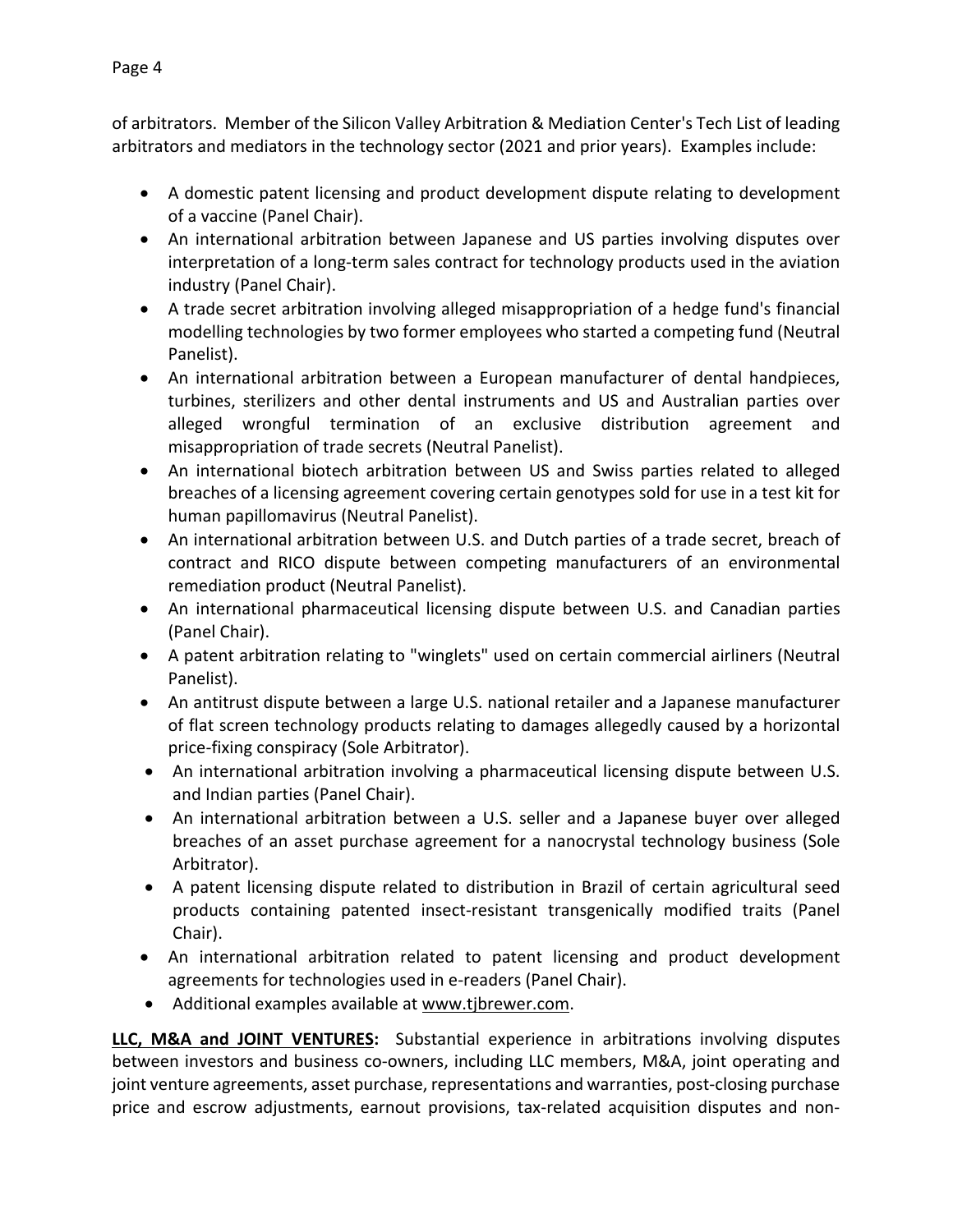- An international M & A arbitration between European and U.S. parties arising out of the sale of a software company involving alleged breaches of representations and warranties given by the sellers related to balance sheet and tax liabilities (Neutral Panelist).
- An accounting-related dispute between members of an LLC that operated a gold mine in Alaska (Neutral Panelist).
- An arbitration between owners of an East Coast marine fuel terminal involving claims of breach of fiduciary duties by the LLC's Managing Member (Panel Chair).
- An international arbitration between a US software company and its Saudi Arabian joint venture partner (Panel Chair).
- An arbitration between two telecommunications companies arising out of an asset sale (Sole Arbitrator).
- Additional examples available at www.tjbrewer.com.

**OTHER:** Arbitration experience also includes numerous construction cases, ERISA multiemployer pension plan withdrawal liability disputes, class action and Fair Labor Standards Act (FLSA) collective arbitrations, insurance coverage, healthcare payor‐provider reimbursement disputes, service as an ICDR Article 37 emergency arbitrator, and many other types of commercial cases. Member of the AAA/ICDR's Aviation, Aerospace and National Security panel of arbitrators to handle high-value defense, cyber and security-related disputes in the aerospace, aviation and national security sectors. Substantial prior experience in arbitrations involving aviation, aerospace, software, railroad and government‐related disputes. Examples include:

- A dispute related to interpretation of a contract providing for resale of satellite bandwidth intended for a military end‐use application (Sole Arbitrator).
- An international arbitration between a U.S. aircraft manufacturer and a European customer involving breach of warranty claims (Panel Chair).
- An international arbitration between Israeli and Chinese parties over licensing and development for civilian applications of a technology product originally developed for military applications by the Israeli Air Force (Neutral Panelist).
- An international arbitration relating to interpretation of the royalty provision in a software licensing agreement covering a GPS product sold to the commercial aviation industry (Neutral Panelist).
- An international arbitration between US and Canadian railroads to set fair‐market rental car‐hire rates for use of a fleet of 73‐foot centerbeam flatcars (Sole Arbitrator).
- A domestic arbitration between an airline providing charter aircraft services and a logistics services provider over alleged wrongful termination of an aircraft services contract for cargo transport aircraft (Sole Arbitrator).
- An international arbitration between a U.S. airline and three European airlines over interpretation of revenue sharing agreements following a merger involving one of the original contracting parties (Neutral Panelist).

Examples include: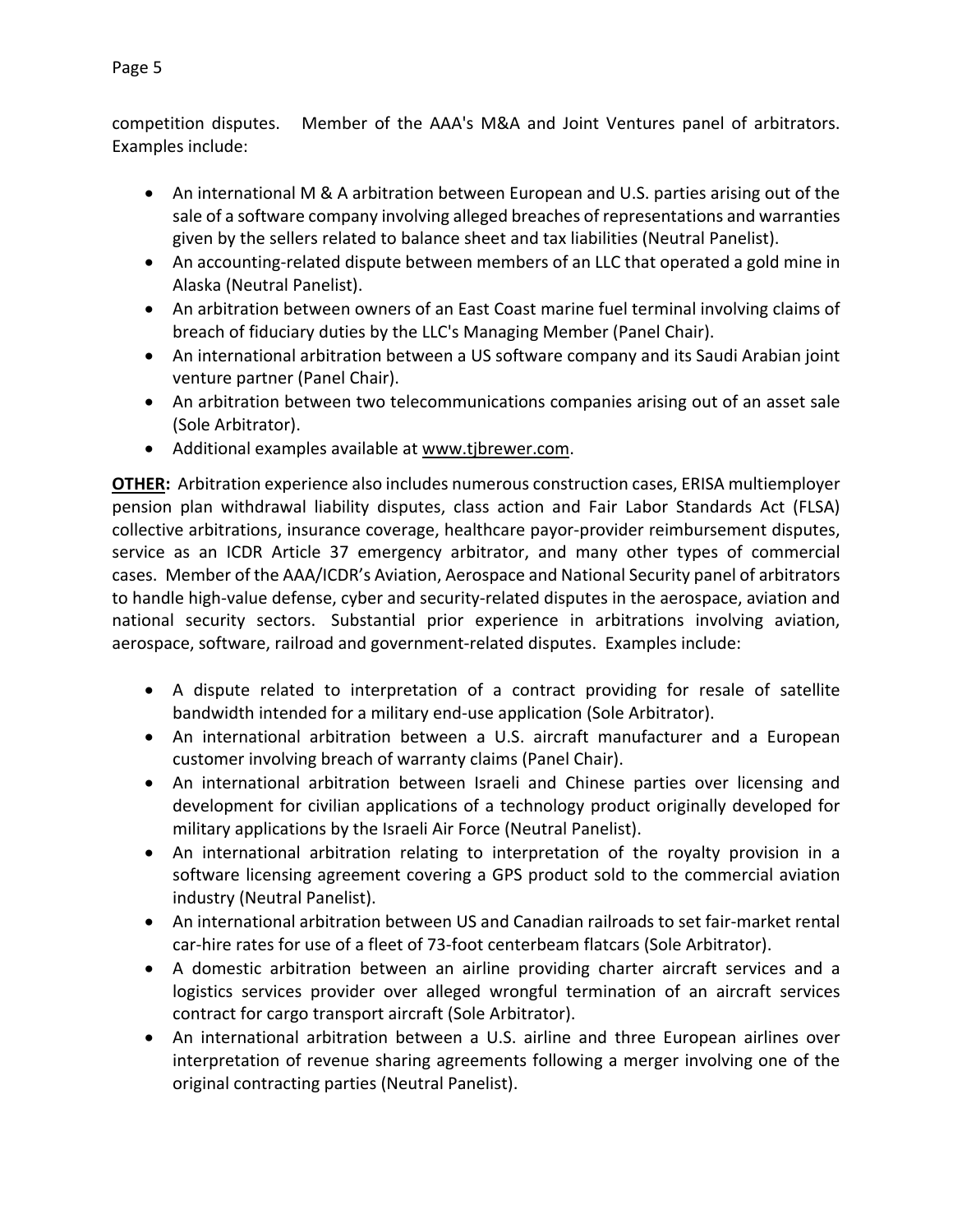- An indemnification and breach of contract dispute between a U.S. airline and a service provider arising out of a service agreement under which the provider agreed to provide wheelchair-assistance services to inbound and outbound passengers at a U.S. airport (Sole Arbitrator).
- Additional examples available at www.tjbrewer.com.

# **Education**:

Dartmouth College (B.A., Government, magna cum laude, 1968); Oxford University (B.A., Jurisprudence, First Class Honours, Wronker and Jurisprudence Prizes, Rhodes Scholar, 1973); Harvard Law School (J.D., magna cum laude, law review, 1975).

## **Awards and Honors:**

Fellow, College of Commercial Arbitrators. Fellow, Chartered Institute of Arbitrators (FCIArb). Listed in *Who's Who Legal: Arbitration*, 2022 and prior years (*WWL* 2022 comments, based on peer interviews: "He is truly talented and insightful. . . a superior arbitrator, one of the finest with whom I have had the pleasure to sit. . . very experienced, very fair minded and very smart. . . an exceptional arbitrator.") Listed in *Best Lawyers in America* for arbitration, 2021 and prior years. Ranked in Chambers USA and Chambers Global (2021) in the category of International Arbitration. Listed in *Washington Super Lawyers*, 2003‐2022. Selected by *Best Lawyers* as Lawyer of the Year for arbitration in Seattle in 2015, 2017 and again for 2019.

# **Work History:**

Self-employed full-time ADR neutral since 2000. Civil trial lawyer representing and counselling clients in commercial disputes 1975‐2000. Partner, Wickwire Greene Crosby Brewer & Seward, 1994‐2000; Partner (1981‐94) and Associate (1975‐81) Heller Ehrman White & McAuliffe, (including predecessor firm acquired by merger). Experience serving as an arbitrator, court‐ appointed special master, and mediator in commercial cases since 1986. Heavy arbitration caseload since about 1994.

#### **Publications and Speaking Engagements:**

Speaker, 2017 National Energy Arbitration Conference: "Resolving Energy Arbitrations in Times of Crisis," CIArb, Houston; Contributing Author, THE COLLEGE OF COMMERCIAL ARBITRATORS GUIDE TO BEST PRACTICES IN COMMERCIAL ARBITRATION, 4<sup>th</sup> ed., Juris Net 2017 (and to the three prior editions); Speaker, 2016 AAA/ICDR National Panel Conference, "Red Flags and Risk Areas for Arbitrators: A Review of Recent Cases Challenging Arbitrator Authority," New Orleans, 2016; Speaker, AAA Seminar: "Arbitration Advocacy for Courtroom Lawyers: Two Experienced Arbitrators Discuss What Works, and What Doesn't, in Arbitration," Denver, 2015; Contributing Author, THE LEADING PRACTITIONERS' GUIDE TO INTERNATIONAL OIL & GAS ARBITRATIONS, (Juris, Gaitis ed., 2015); (partial Listing.)